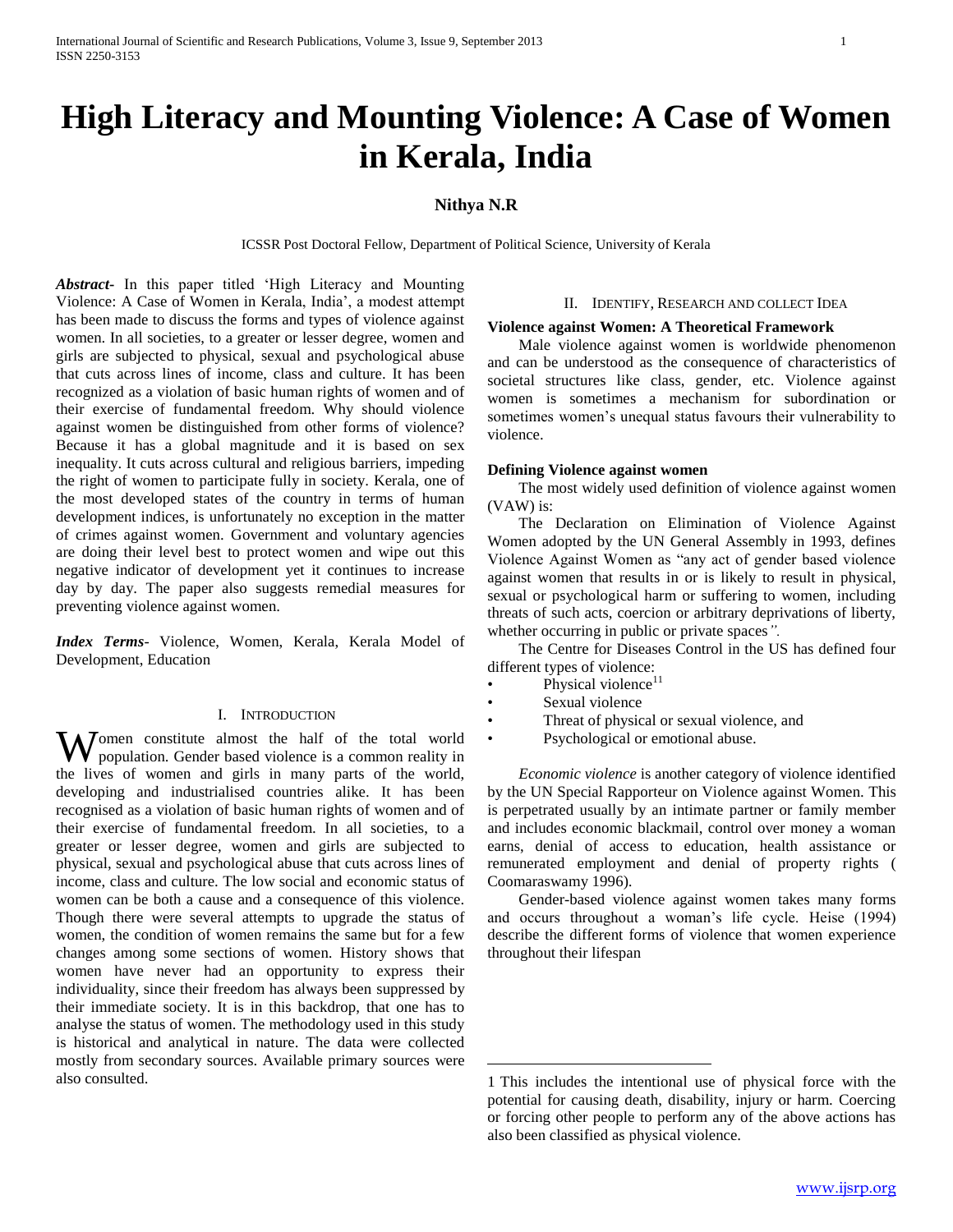**Table 1 Forms of violence experienced by women throughout their lifespan**

| <b>Phase</b> | <b>Type of Violence Present</b>                                                                    |  |  |  |  |  |
|--------------|----------------------------------------------------------------------------------------------------|--|--|--|--|--|
|              |                                                                                                    |  |  |  |  |  |
| Pre-birth    | Sex-selective abortion; battering during pregnancy; coerced pregnancy.                             |  |  |  |  |  |
|              |                                                                                                    |  |  |  |  |  |
|              |                                                                                                    |  |  |  |  |  |
| Infancy      | Female infanticide; emotional and physical abuse; differential access to food and<br>medical care. |  |  |  |  |  |
| Girlhood     | Child marriage; genital mutilation; sexual abuse by family members and<br>$\bullet$                |  |  |  |  |  |
|              | strangers; differential access to food, medical care and education.                                |  |  |  |  |  |
| Adolescence  | Violence during courtship; economically coerced sex (e.g. for school<br>$\bullet$                  |  |  |  |  |  |
|              | fees); sexual abuse in the workplace; rape; sexual harassment; arranged<br>marriage; trafficking.  |  |  |  |  |  |
| Reproductive | Physical, psychological and sexual abuse by intimate male partners and relatives;                  |  |  |  |  |  |
| age          | forced pregnancies by partner; sexual abuse in the workplace; sexual harassment;                   |  |  |  |  |  |
|              | rape; abuse of widows, including property grabbing and sexual cleansing practices.                 |  |  |  |  |  |
| Elderly      | Abuse of widows, including property grabbing; accusations of witchcraft;                           |  |  |  |  |  |
|              | physical and psychological violence by younger family members;                                     |  |  |  |  |  |
|              | differential access to food and medical care.                                                      |  |  |  |  |  |

Source: Heise, Pitanguay and Germain (1994). *Violence Against Women: The Hidden Health Burden.* **World Bank, Discussion Paper***.* Washington. D.C.: The World Bank.

 According to Ahuja (1998) and Sharma (1997) a common approach in some of the theories has been to focus on individual aggressors. There are two kinds of explanations focusing on individuals. One includes psycho-pathological explanations that focus on personality characteristics of victims and offenders. These theories provide pathological explanations for violent behaviour focusing on brain structures, chemical imbalances, dietary deficiencies, hormonal factors as well as evolutionary theories and genetic characteristics to explain violent behaviour. The socio-psychological model on the other hand argues that violent behaviour can be understood by careful examination of the external environmental factors that have an impact on the behaviour of individuals leading to stressful situations or family interactional patterns.

 Feminist analysis of violence has been based on power relations between men and women that deny women equal access to power and resources thus making them more vulnerable to violence from men. The cause of this violence can be traced to patriarchy – the ideology that bestows on men power and authority over all aspects of women's lives including their bodies (Mo Hume (2009). Heise (1998) proposes a clearer and interrelated ecological framework for understanding violent behaviour among individuals*.* This framework includes a range of physical, social, emotional and psychological factors at the personal, community and societal levels. In this model, the causative factors are represented in the form of four concentric circles (Figure 1).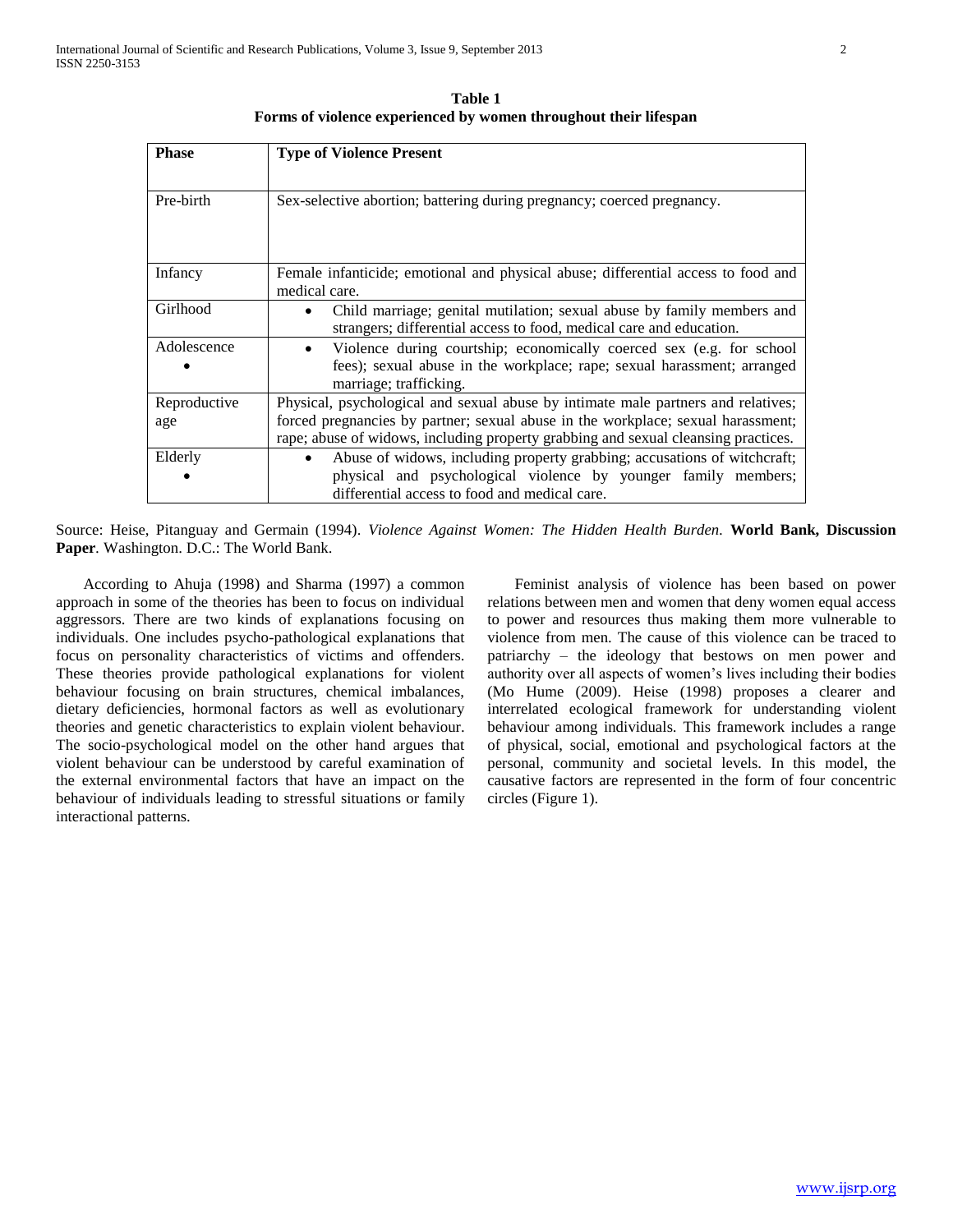**Figure 1 Ecological Model of Factors Associated with Partner Abuse**



Source: Heise (1998) **Violence against women: an integrated ecological framework**. Violence against women.

#### III. WRITE DOWN YOUR STUDIES AND FINDINGS

#### **Studies on Violence against Women**

Studies from WHO (1997) indicate that between 16% and 52% of women world-wide are physically assaulted by an intimate partner at least once in their lives. Evidence from Sri Lanka shows that 60% of 200 women interviewed said they were beaten by their partners, 51 of the women said their partner used a weapon during the physical assault. In Bangladesh, 50 % of wives murdered were killed by their husbands (Coomaraswamy 1996). In Ecuador, for example, a World Bank study found that approximately 22% of women reported being sexually abused in school. A qualitative study in Ethiopia found that harassment and sexual abuse contributed to low female enrollment rates and high dropout rates from secondary school. In Pakistan nearly one-third of the women had experienced physical violence at least once in marital life, the reasons being financial constraints, children or in laws, although these factors were not significantly associated with anxiety/depression. Many incidences of violence are not reported because of the shame and fear associated with being a victim. Rates of sex trafficking, sexual violence in armed conflict situations, female infanticide, and violence in schools and the workplace, for example, are thought to be significantly underdocumented, particularly in developing countries (Coomaraswamy1996).

 Women in India constitute half of its population (50%) and most of them are grinding under the socio-cultural and religious structures. The study found that overall about 50% of the women had experienced physical or psychological violence at least once in their married lives. National Family Health Survey (NFHS - 2002) found that at least 1 in 5 ever married women in India have experienced domestic violence since the age of 15. In *India safe* 2000 multi-site study of nearly 10,000 households, 40 percent of the women reported experiencing at least one form of physical abuse and 26 percent reported severe physical abuse, including being hit, kicked, or beaten. UNFPA also reports that 40% of the women in India suffer domestic violence and abuse from male partner. Records from the Special Cell for Women and Children in Mumbai, established by the Police Commission to provide a range of support services to women and their families, revealed that 53 percent of women endured domestic violence for 3-17 years before complaining to police (Dave and Solanki 2000). National Crime Record Bureau statistics show that the rate and incidence of crime has increased from 5.1 and 14 in the year 2006 to 34.9 and 59 during the year 2011(Appendix 1, 2 and 3). The most common crimes against women in India are sexual harassment, rape, dowry, child marriage, female infanticide and sex-selective abortion, domestic violence and trafficking. Many rapes go unreported. Due to "family honour" many complaint files are withdrawn and in many cases the police do not give a fair hearing.

#### **The Position of Women in Kerala's Development**

 Kerala is one of the smallest states in the Indian union. It occupies 1 per cent of the total land area of India with a population of 3.33 Crore, which is 3 % of the total population of India at the 2011 census. The land of Kerala comprises the narrow coastal strip bounded by the Western Ghats in the east and the Arabian Sea on the west. Kerala has had a vibrant history springing from the ancient times flowing down the mediaeval and running to the present. Modern Kerala came into existence on 1st November 1956, by amalgamating the states of Travancore-Cochin and Malabar on the basis of the State Reorganization Act.

 Kerala has often been referred to as the "land of women" (52%). Historically the state has been quite different from the rest of the country in terms of the indicators of women's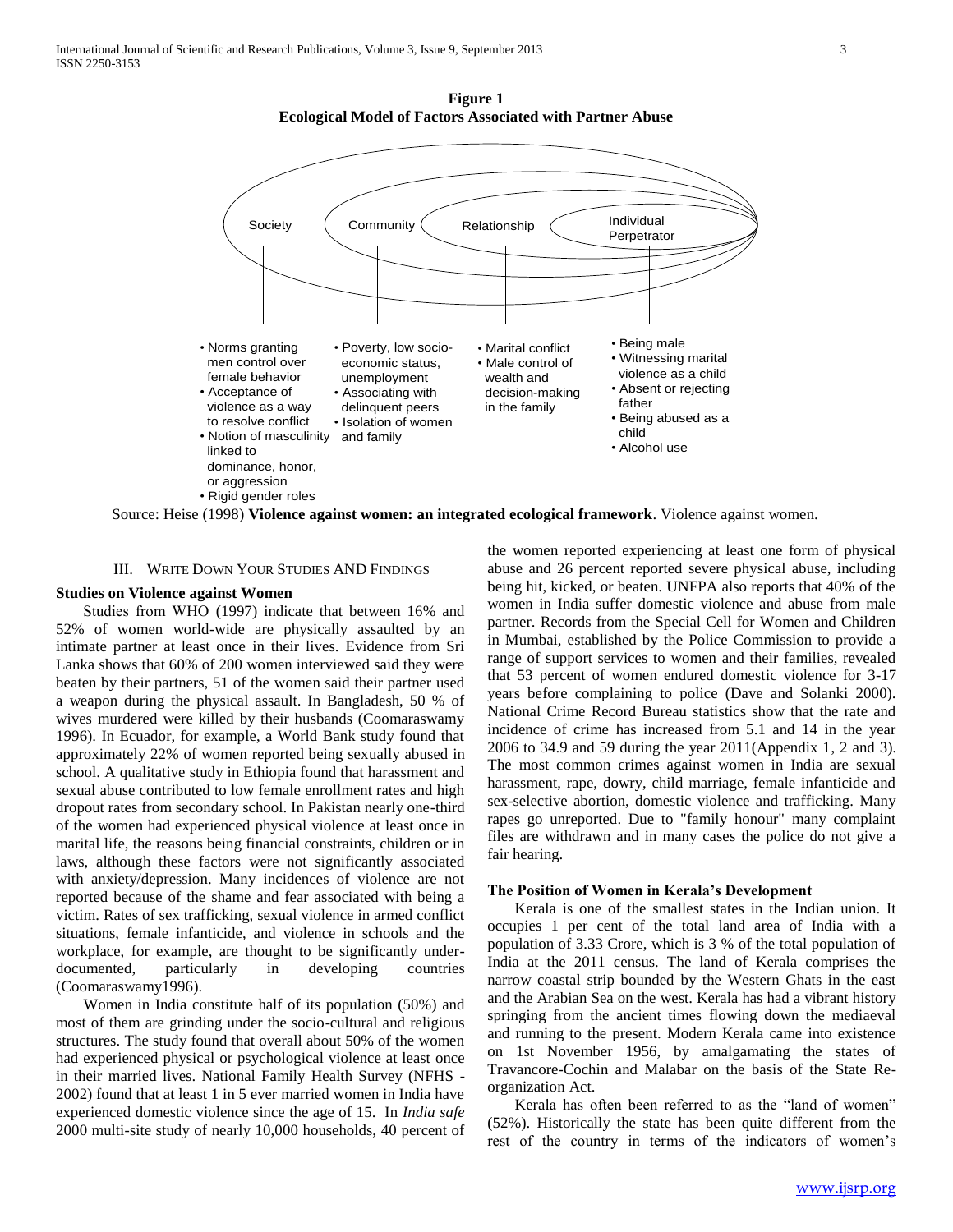development. The Kerala model of development owes its attributed success to the achievements in the areas of health and education where the contribution of women is particularly significant. Several factors have contributed to the success. The matriarchal system<sup>2</sup> that prevailed among some of the dominant communities in the past, the progressive social movements, government policies, and a historically conducive climate are a few of the other factors that have been identified as contributors to the success of women in Kerala. Along with the government, various Christian missionaries like LMS, CMS and BEMS- the pioneers of women's development made continues efforts to popularize women's education and empowerment. LM missionaries were the first protestant missionary society which sent missionaries to Kerala. Johanna Mead was the pioneer missionary in the field of women's education in Kerala. The activities of the missionaries helped to change the attitude of the people towards girl's education. Members of each caste became aware of their rights in the society and tried to improve their conditions. Certain social evils such as sati, smartha, devadasi system, pula Pedi etc disappeared from the society of Kerala. Communities such as Ezhavas, Nairs and Harijans were guided by great visionaries and monastic orders (Ashrams) - Sree Narayana Guru, Sree Chattambi Swamigal & Ayyankali<sup>3</sup> - who exhorted them to educate themselves by starting their own schools. The teachings of these saints have also empowered the poor and backward class women to organize themselves and bargain for their rights. The rulers of the Princely state of Travancore (Thiruvithaamkoor) were at the forefront in the spread of education. A school for girls was established by the Maharaja in 1859, which was an act unprecedented in the Indian subcontinent. Starting with the turn of the last century, the state had a favorable sex ratio (1004) which gradually picked up and reached 1084 in 2011(India figure is 940). Similarly in terms of literacy, infant mortality rates, birth rate, and mean age at marriage, women in Kerala score higher than their counterparts elsewhere in the country (Appendix 4 and 5). In fact, the girls outnumber boys from the secondary school level onwards due to their lower dropout rates. Girls constitute 52% at the plus two

 $\overline{a}$ 

<sup>3</sup> In 1903 Sree Narayana Dharma Paripalana (SNDP) Yogam was started for the upliftment of the Ezhava Community and in 1907, Ayyankali (belonging to the Pulaya caste, the lowest in the caste hierarchy) formed the Sadhu Jana Paripalana Sanghom and they were in reality the strident voices of the oppressed of the times. In 1906, Vakkom Abdul Khadder Moulavi established the Islam Dharma Paripalana Yogam for the upliftment of the Muslims. Almost during this time all the major low castes like Kuravas, Thandars, Parayas, Arayas and Kammalas formed their own associations. These are social actions for their progress collective.

level, 76% at the graduate level and 74% at the post graduate level (K.P. Kannan 2012)

The Kerala model of development $4$  owes its attributed success to the achievements in the areas of health and education where the contribution of women is particularly significant. These early achievements in literacy and education have positively influenced the status of women in the state. In fact statistics (from different human development reports) indicate that women have contributed more than men in the development of education programs and health sectors of the state. According to Geraldine Frazer- Moleketi, "Kerala's strength is the high levels of female literacy. Because when you educate a woman, you educate a family (Geraldine Frazer- Moleketi 2012)."

## **Why this huge increase of violence in a highly literate state?**

 Most people have a glorified image of Kerala as a matrilineal society that boasts several positive social indicators. However, the matrilineal system existed only among the Nairs and a few other communities. And none of the social or political movements that contributed to great change in Kerala (class, caste, etc) ever took up gender issues or upheld the dignity of women. Why does a state that boasts India's highest literacy levels and excellent social development indicators see a 300% increase in violence against women? possibly because literacy and education do not change mindsets. In a deeply patriarchal society, education teaches women only to be good wives and mothers. Recent research carried out by organizations and individual researchers suggests that routine violence against women is high in Kerala. What propels such widespread violence against women in the state where women are so highly literate?. The **International Center for Research on Women (**ICRW) study found that Thiruvananthapuram had a very high prevalence of domestic violence. Violence in Thiruvananthapuram is about 64% in urban non-slum areas and 71% in rural areas, as shown in the graph. This is higher than Bhopal, Lucknow, Nagpur and Vellore (Appendix 5). Another study on gender-based violence in Kerala, undertaken by Sakhi in 2004 for the Kerala government's department of health, revealed that 40% of respondents had experienced violence in the home at some point in their lives. Another study conducted in Kerala found that 45 percent of women had at least one incident of physical violence in their lifetime. More psychological and physical violence was reported by women who had less social support (Rajmohan and MKC Nair 2003).

 A research study conducted by C.S. Chandrika (1998) on sexual harassment at the workplace as a part of the study for SAKSHI, an NGO in New Delhi found that 95% of the women felt that there was prevalence of sexual harassment at the work place in Kerala. Another phenomenon is that of 'missing girls' in

 $\overline{a}$ 

<sup>&</sup>lt;sup>2</sup> The term matrilineal system refers to groups that trace their ancestral descent through maternal lines instead of paternal lines and in which familial authority is wielded by women. The status of women is better in matrilineal families whereas they are in subordinate status in patrilineal families.

<sup>&</sup>lt;sup>4</sup>Kerala model is defined as the Kerala's high standard of living (comparable to US or Europe) at very low per capita income which is only 1/80th of US citizens per capita income. According to Frank and Chasin this model is "a set of economic practices developed in the state of Kerala, resulted in attaining a high level of standards in human development, despite having a very low industrial development" (Frank and Chasin 2000).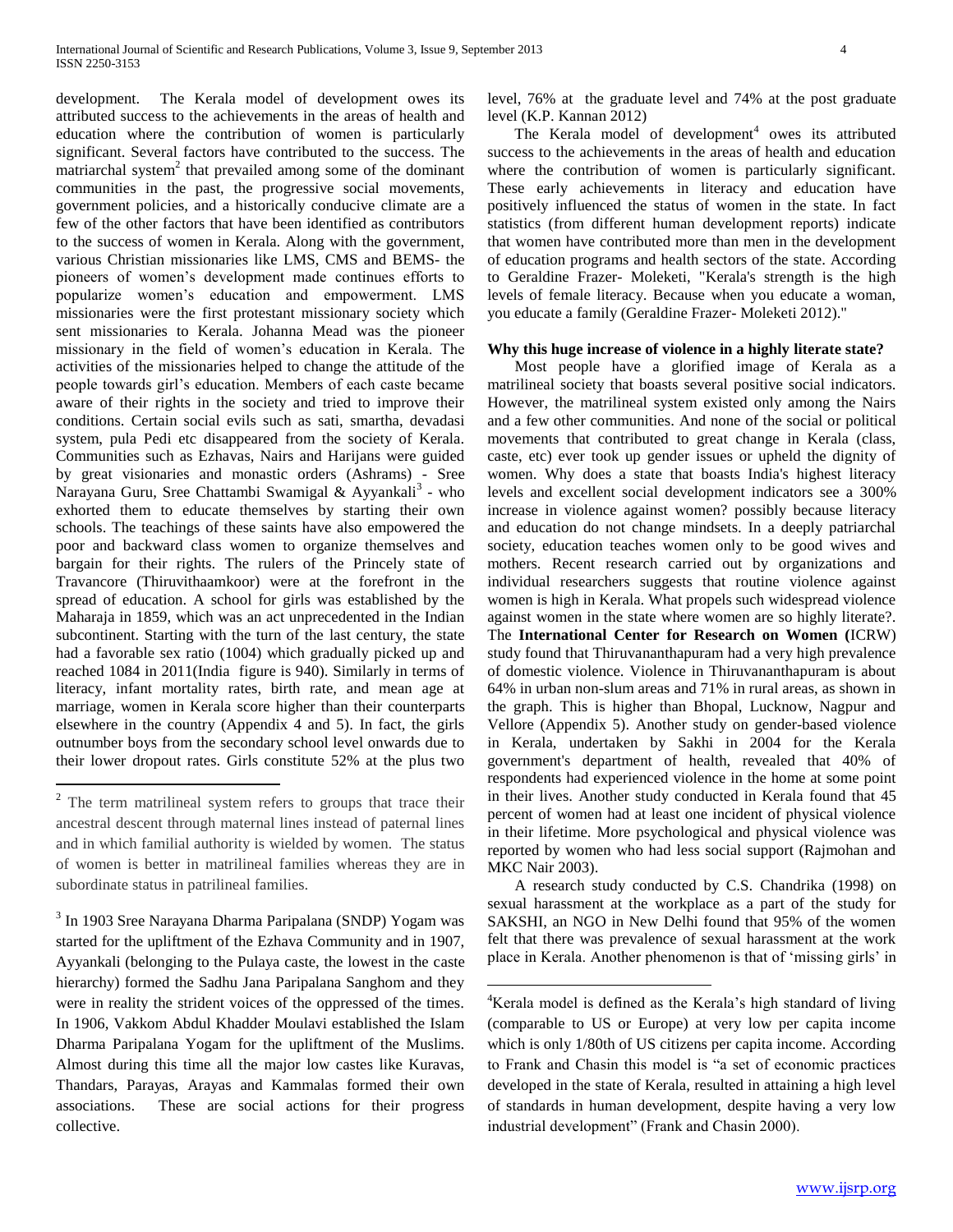Kerala. A serious issue in the context of Kerala is the atrocities against tribal women and the increasing number of unwed mothers in tribal hamlets. According to an ICRW-INCLEN (International Centre for Research on Women and International Clinical Epidemiologist Network) study (2000), Thiruvananthapuram, the capital city of Kerala, ranks first among five cities in India in prevalence of domestic violence. There are increasing reports of dowry-related violence, rape (1019 reported rape in 2012) and other atrocities against women in Kerala. Kerala has recorded 23,853 cases involving violence, including rape, against women and 1,326 cases of attack on children in the past two years (2013). Domestic violence dominate among the crimes against women in Kerala, a study by the Institute of Social Science for Kerala Police (2013) has revealed. As much as 51.4 per cent of the crimes are related to domestic crimes which are more common among the women who are between 26 and 40 years (44.9 per cent). Poverty coupled with alcoholism is the root cause for crime against women, it has been revealed. But there are other causes among which the most vulnerable ones are social media and modern ICT tools. A high level of divorced (Appendix 6 ) and widowed women at the macro level state data and micro level panchayat data show the poor status of women in the Kerala society, argue Ramanathaiyer and Macpherson (2000).

## IV. CONCLUSION

## **1. Conclusion and Suggestions**

 Centuries have come, and centuries have gone, but the plight of women is not likely to change. Time has helplessly watched women suffering in the form of discrimination, oppression, exploitation, degradation, aggression, humiliation. It has been seen that when the society imposes sanctions against the perpetrators of violence, the women are empowered to exert for their rights. Only when the family and the society are democratized, the status of the women is strengthened. At this time, it becomes the duty of the state to facilitate and strengthen the process. The solution lies in the fact that women empowerment approach to combat violence against women should be well integrated and interwoven into all policies and programs of the governments. Women should be equal partners not only at the public places but should have adequate control of their own resources.

 The following measures can be considered for bringing phenomenal change in the status of women.

- 1. There should be co-ordinated efforts of police, administration and judiciary for enforcing measures against atrocities on women.
- 2. Efforts should be made for the proper and effective enforcement of existing laws related to women.
- 3. Police need to be sensitized to treat domestic violence cases as seriously as any other crime. Special training to handle domestic violence cases should be imparted to police force. Women representation in the police force should be increased.
- 4. Non- Governmental agencies and private institutions need to be a part of any initiative that seeks to address the issue of Domestic Violence.
- 5. People's Planning Programmes through Self Help Groups and Neighbourhood Groups should be encouraged to facilitate mutual sharing between women
- 6. More counseling centers with professionally qualified counselors should be started at the rural/urban areas focusing more on domestic violence victims.
- 7. Pre-marital and post marital counseling should be made compulsory resulting in the minimization of the breaking down of families.
- 8. Frequent legal awareness camps for women empowerment and spreading social awareness about women's status & rights should be organized in rural /urban areas.
- 9. Male attitudes and society's attitudes need to undergo change. Since prevention of domestic violence requires fundamental changes in attitudes and behaviour, it confronts societal and individual resistance to change.
- 10. To increase the reporting of such cases at first we need to empower the women and children. They must be educate on their rights and encourage them to come forward to register the cases. There are many violent cases but due to stigma in the society very few are reported.
- 11. Punishment of every culprit need to be exemplary
- 12. Low enforces should be well trained to react swiftly and with sensitivity towards the women and children cases.
- 13. Women's Commission should be given more penal powers beyond just recommendatory powers. It should be expanded with more members and provided with adequate resources and personnel.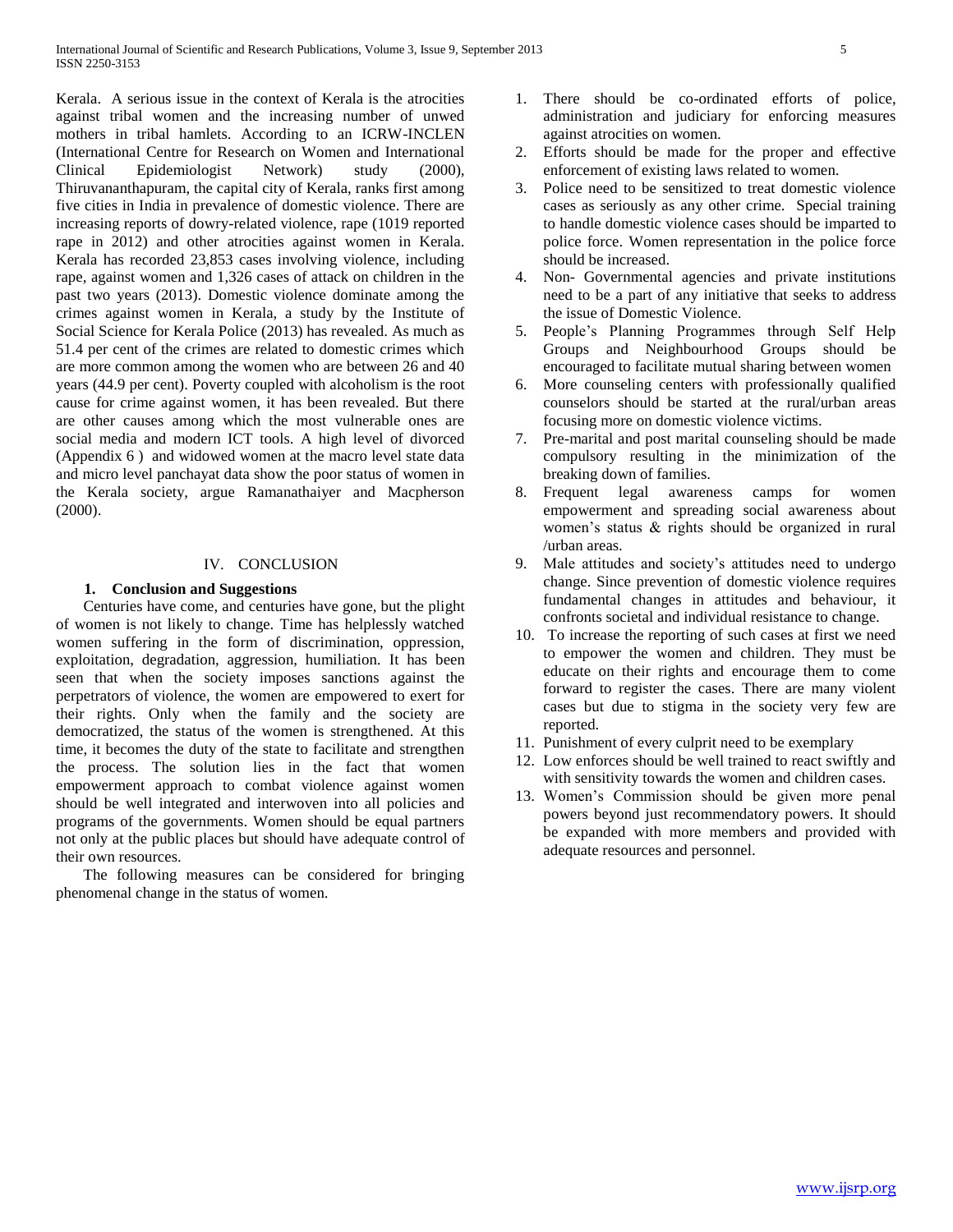International Journal of Scientific and Research Publications, Volume 3, Issue 9, September 2013 6 ISSN 2250-3153

## **Appendices**





Source: **Crimes in India**, 2011, National Crime Record Bureau.



**Appendix 2: Rate of Crime against Women: 2006-2011**

Source: **Crimes in India**, 2011, National Crime Record Bureau.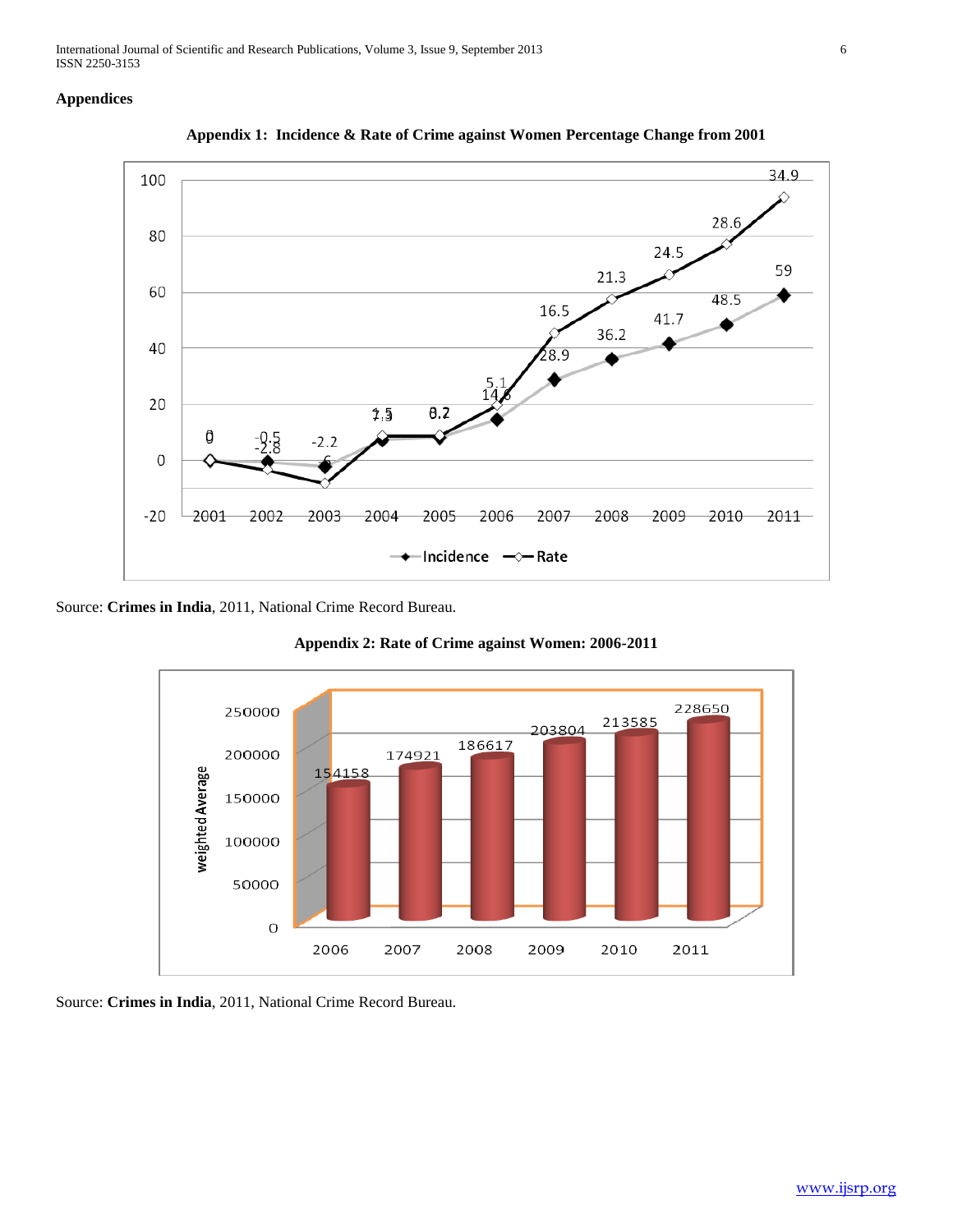

**Appendix 3: Crime against Women Percentage Distribution during 2011**

Source: **Crimes in India**, 2011, National Crime Record Bureau.

|      | <b>Birth Rate</b> |       | <b>Education</b> |       | <b>Infant mortality</b> |       | <b>Sex Ratio</b> |       |
|------|-------------------|-------|------------------|-------|-------------------------|-------|------------------|-------|
| Year | Kerala            | India | Kerala           | India | Kerala                  | India | Kerala           | India |
| 1951 | 44                | 40    | 47.37            | 16.67 | 128                     | 146   | 1028             | 946   |
| 1961 | 39                | 41    | 55               | 24.02 | 94                      | 129   | 1022             | 941   |
| 1971 | 32                | 37    | 60.42            | 29.45 | 61                      | 114   | 1016             | 930   |
| 1981 | 26                | 34    | 70.42            | 36.17 |                         | 110   | 1034             | 935   |
| 1991 | 18                | 30    | 90.59            | 52.11 | 16.5                    | 92    | 1040             | 928   |
| 2001 | 17.3              | 26    | 90.92            | 65.38 | 11                      | 70    | 1058             | 933   |
| 2011 | 14.8              | 20.9  | 93.91            | 74.04 | 13                      | 48    | 1084             | 940   |

**Appendix 4: Vital statistics of Kerala and India: 1951-2011**

Source: **Census of India,** Various Years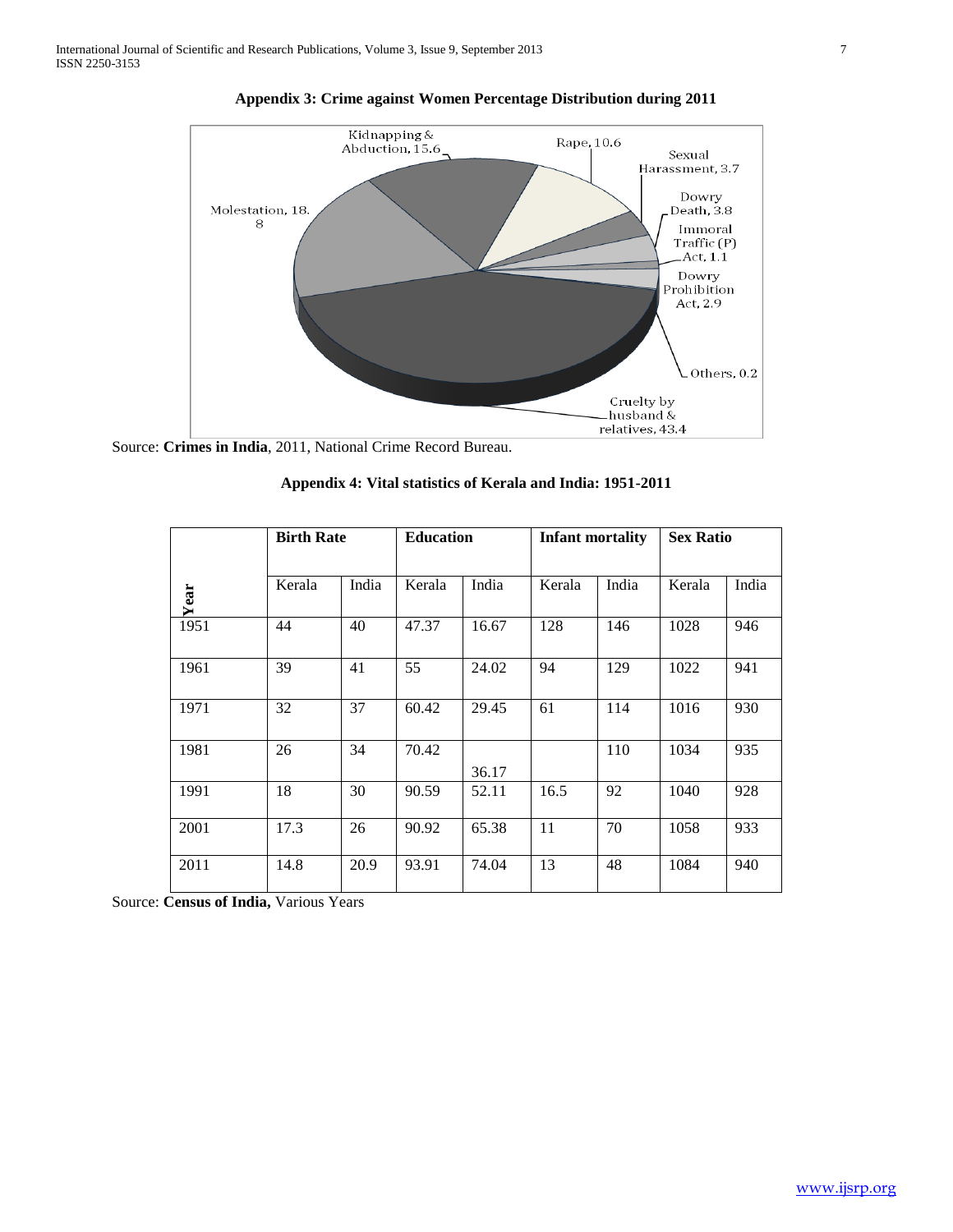



Source: **Census of India**, Various years**.**

**Appendix 6: Violence against women (%) in selected rural sites in India (19)**

| Name of the city  | Any type | Psychological | Physical |
|-------------------|----------|---------------|----------|
| <b>Bhopal</b>     | 25.4     | 22.6          | 15.6     |
| Lucknow           | 60.3     | 56.3          | 41.5     |
| Nagpur            | 59.5     | 58.7          | 34.6     |
| <b>Trivandrum</b> | 68.8     | 68.9          | 30.7     |
| Vellore           | 42.9     | 38.8          | 28.8     |
| <b>Overall</b>    | 51.7     | 49.2          | 30.9     |

*Source: ICRW (2000)*